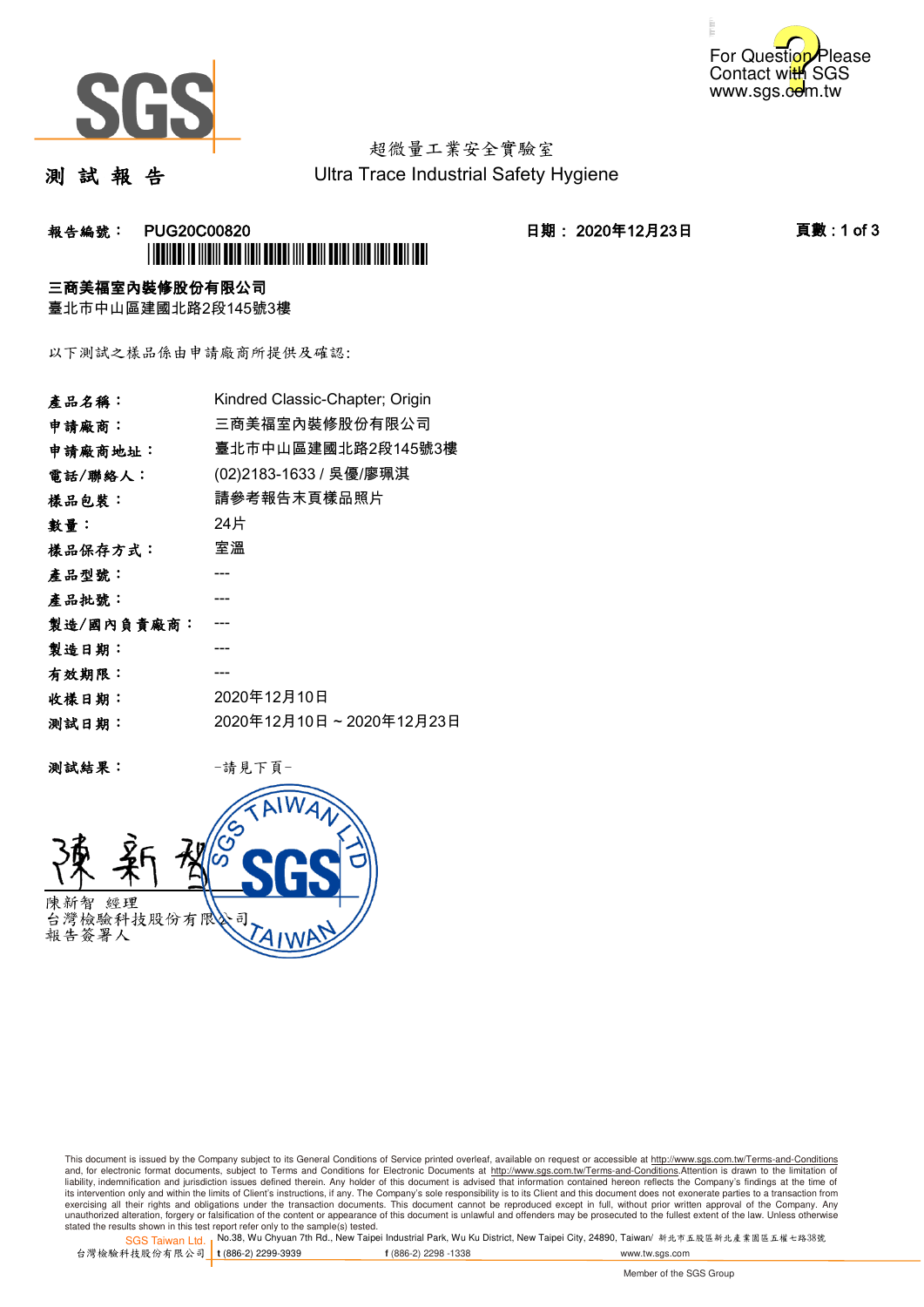

測 試 報 告

Ultra Trace Industrial Safety Hygiene

### **報告編號: PUG20C00820 日期: 2020年12月23日 頁數:2 of 3** \*PUG20C00820\*

#### 三商美福室內裝修股份有限公司

臺北市中山區建國北路2段145號3樓

測試結果:

| 测試項目                   | CAS NO.       | 測試方法                                                                  | 測試<br>結果 | 定量/偵測<br>極限 | 單位   |
|------------------------|---------------|-----------------------------------------------------------------------|----------|-------------|------|
| 甲醛釋出量                  |               | ---                                                                   |          | ---         |      |
| 甲醛釋出量-平均值              | $50-00-0$     | 本測試參考國家標準106.11.29公布建議檢驗<br>方法-CNS2215粒片板中甲醛釋出量,以分光<br>光度計(UV/VIS)檢測。 | 0.265    | 0.0290      | mg/L |
| 甲醛釋出量-最大值 <sup> </sup> | $50 - 00 - 0$ |                                                                       | 0.272    | 0.0290      | mg/L |

備註:

1.測試報告僅就委託者之委託事項提供測試結果,不對產品合法性做判斷。

2.本測試報告之所有檢驗內容,均依委託事項執行檢驗,如有不實,願意承擔完全責任。

3. 本報告不得分離,分離使用無效。

4.若該測試項目屬於定量分析則以「定量極限」表示;若該測試項目屬於定性分析則以「偵測極限」表示。

5.低於定量極限/偵測極限之測定值以「N.D.」或「 陰性」表示。微生物測試低於定量極限以「<定量極限值」表示。

6.甲醛釋出量:

| 記號     | 甲醛釋出量平均值 | 甲醛釋出量最大值 |
|--------|----------|----------|
|        | $0.3$ 以下 | $0.4$ 以下 |
| ⊸ ⊨    | $0.5$ 以下 | $0.7$ 以下 |
| $\sim$ | 1.5以下    | 2.1以下    |

- END -

This document is issued by the Company subject to its General Conditions of Service printed overleaf, available on request or accessible at http://www.sgs.com.tw/Terms-and-Conditions and, for electronic format documents, subject to Terms and Conditions for Electronic Documents at http://www.sgs.com.tw/Terms-and-Conditions.Attention is drawn to the limitation of liability, indemnification and jurisdiction issues defined therein. Any holder of this document is advised that information contained hereon reflects the Company's findings at the time of<br>its intervention only and within t exercising all their rights and obligations under the transaction documents. This document cannot be reproduced except in full, without prior written approval of the Company. Any<br>unauthorized alteration, forgery or falsifi

stated the results shown in this test report refer only to the sample(s) tested.<br>Stated the results shown in this test report refer only to the sample(s) tested.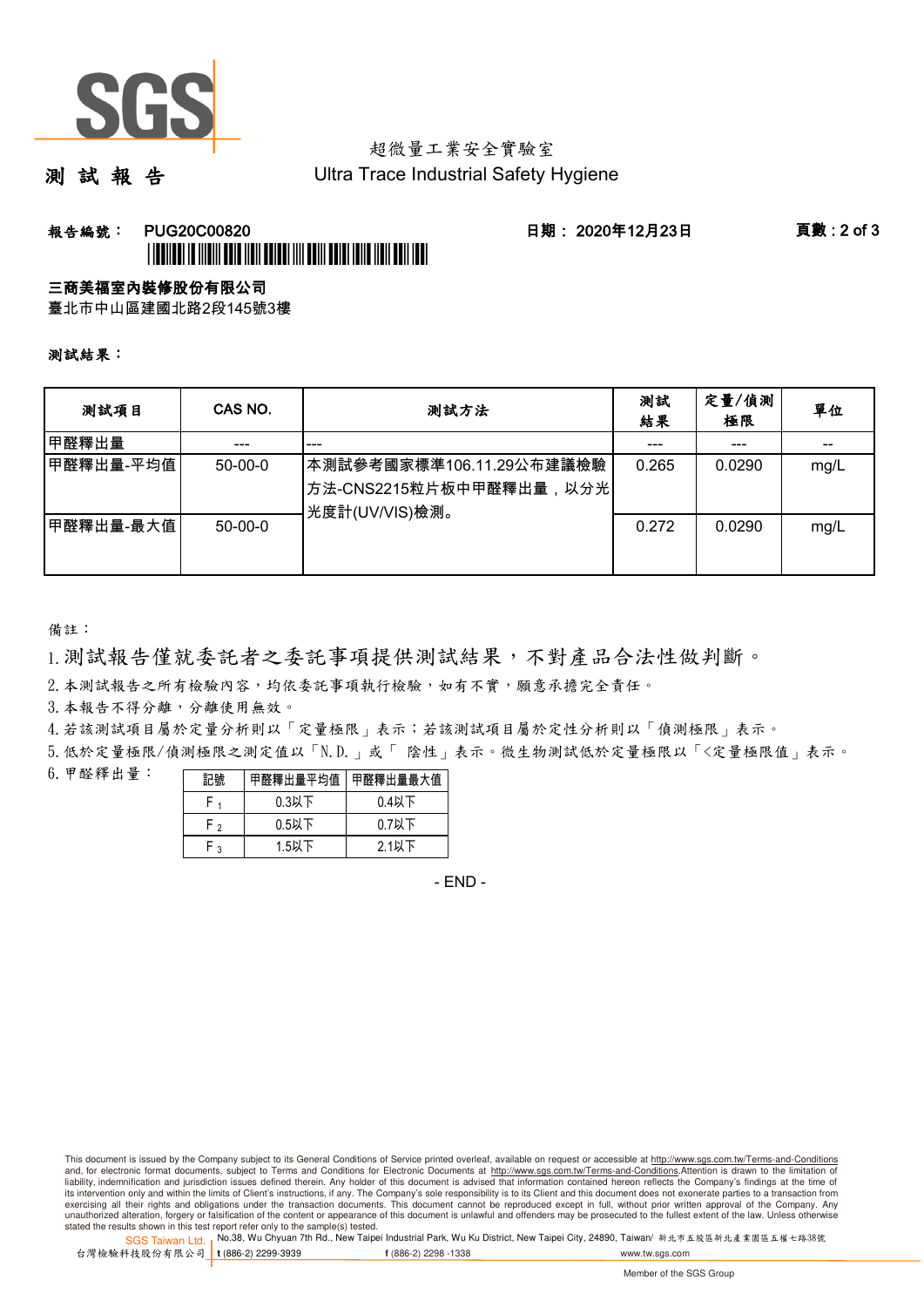

測 試 報 告

超微量工業安全實驗室 Ultra Trace Industrial Safety Hygiene

**報告編號: PUG20C00820 20 20 20 20 20 日期: 2020年12月23日 20 30 頁數:3 of 3** \*PUG20C00820\*

三商美福室內裝修股份有限公司

臺北市中山區建國北路2段145號3樓

樣品照片

## **PUG20C00820**



This document is issued by the Company subject to its General Conditions of Service printed overleaf, available on request or accessible at http://www.sgs.com.tw/Terms-and-Conditions and, for electronic format documents, subject to Terms and Conditions for Electronic Documents at <u>http://www.sgs.com.tw/Terms-and-Conditions</u>.Attention is drawn to the limitation of<br>liability, indemnification and jurisdic exercising all their rights and obligations under the transaction documents. This document cannot be reproduced except in full, without prior written approval of the Company. Any<br>unauthorized alteration, forgery or falsifi

stated the results shown in this test report refer only to the sample(s) tested.<br>Stated the results shown in this test report refer only to the sample(s) tested.

SGS Taiwan Ltd. 台灣檢驗科技股份有限公司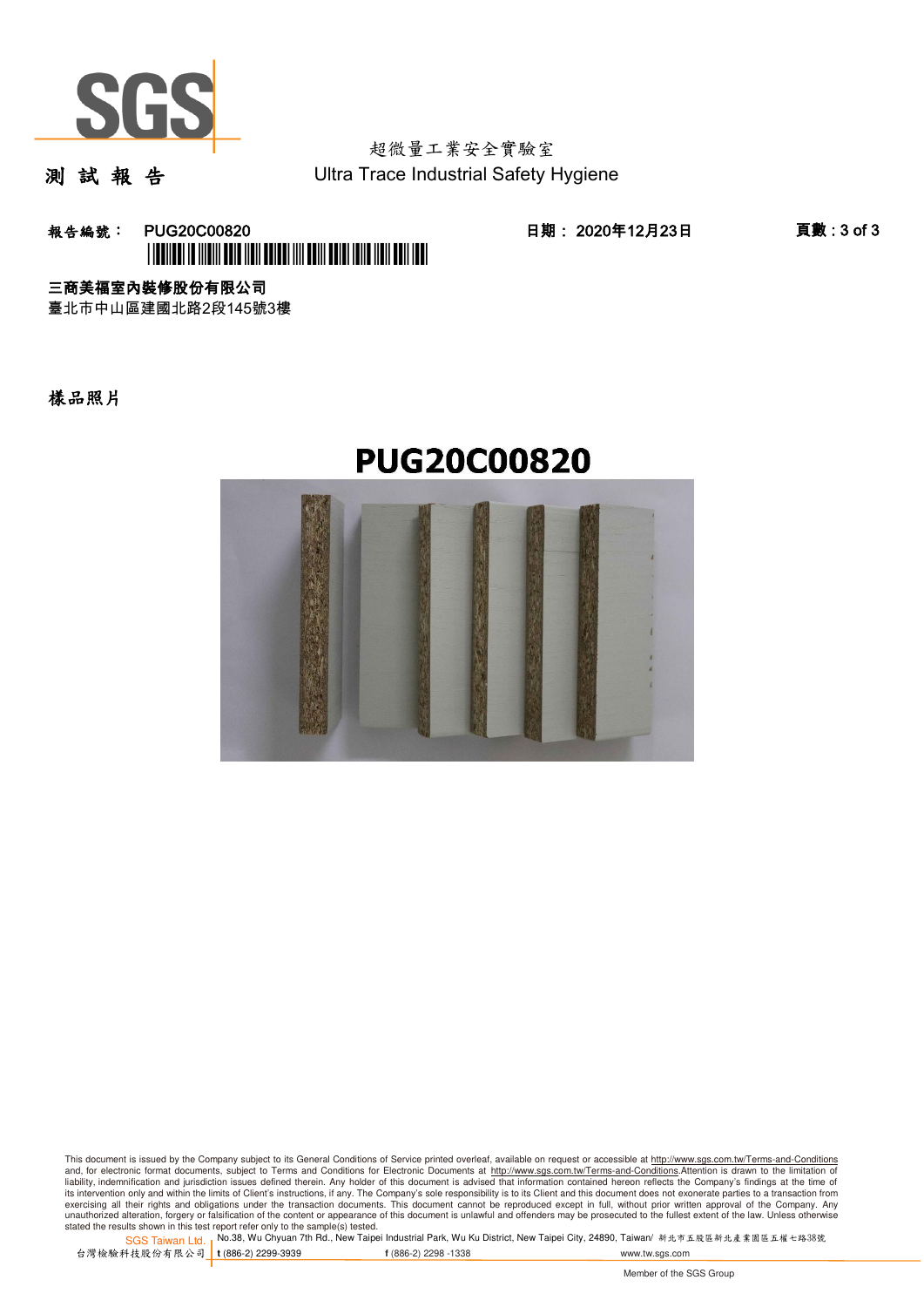



測 試 報 告

Ultra Trace Industrial Safety Hygiene

### **報告編號: PUG20C00819 日期: 2020年12月23日 頁數:1 of 3** \*PUG20C00819\*

#### 三商美福室內裝修股份有限公司

臺北市中山區建國北路2段145號3樓

以下測試之樣品係由申請廠商所提供及確認:

| 產品名稱:      | Kindred Modern-Esker; Sculpt |
|------------|------------------------------|
| 申請廠商:      | 三商美福室內裝修股份有限公司               |
| 申請廠商地址:    | 臺北市中山區建國北路2段145號3樓           |
| 電話/聯絡人:    | (02)2183-1633 / 吳優/廖珮淇       |
| 樣品包裝:      | 請參考報告末頁樣品照片                  |
| 數量:        | 24片                          |
| 樣品保存方式:    | 室溫                           |
| 產品型號:      |                              |
| 產品批號:      |                              |
| 製造/國內負責廠商: |                              |
| 製造日期:      |                              |
| 有效期限:      |                              |
| 收樣日期:      | 2020年12月10日                  |
| 测試日期:      | 2020年12月10日~2020年12月23日      |

测試結果: 一請見下頁



This document is issued by the Company subject to its General Conditions of Service printed overleaf, available on request or accessible at http://www.sgs.com.tw/Terms-and-Conditions and, for electronic format documents, subject to Terms and Conditions for Electronic Documents at <u>http://www.sgs.com.tw/Terms-and-Conditions</u>.Attention is drawn to the limitation of<br>liability, indemnification and jurisdic exercising all their rights and obligations under the transaction documents. This document cannot be reproduced except in full, without prior written approval of the Company. Any<br>unauthorized alteration, forgery or falsifi

stated the results shown in this test report refer only to the sample(s) tested.<br>Stated the results shown in this test report refer only to the sample(s) tested.

SGS Taiwan Ltd. 台灣檢驗科技股份有限公司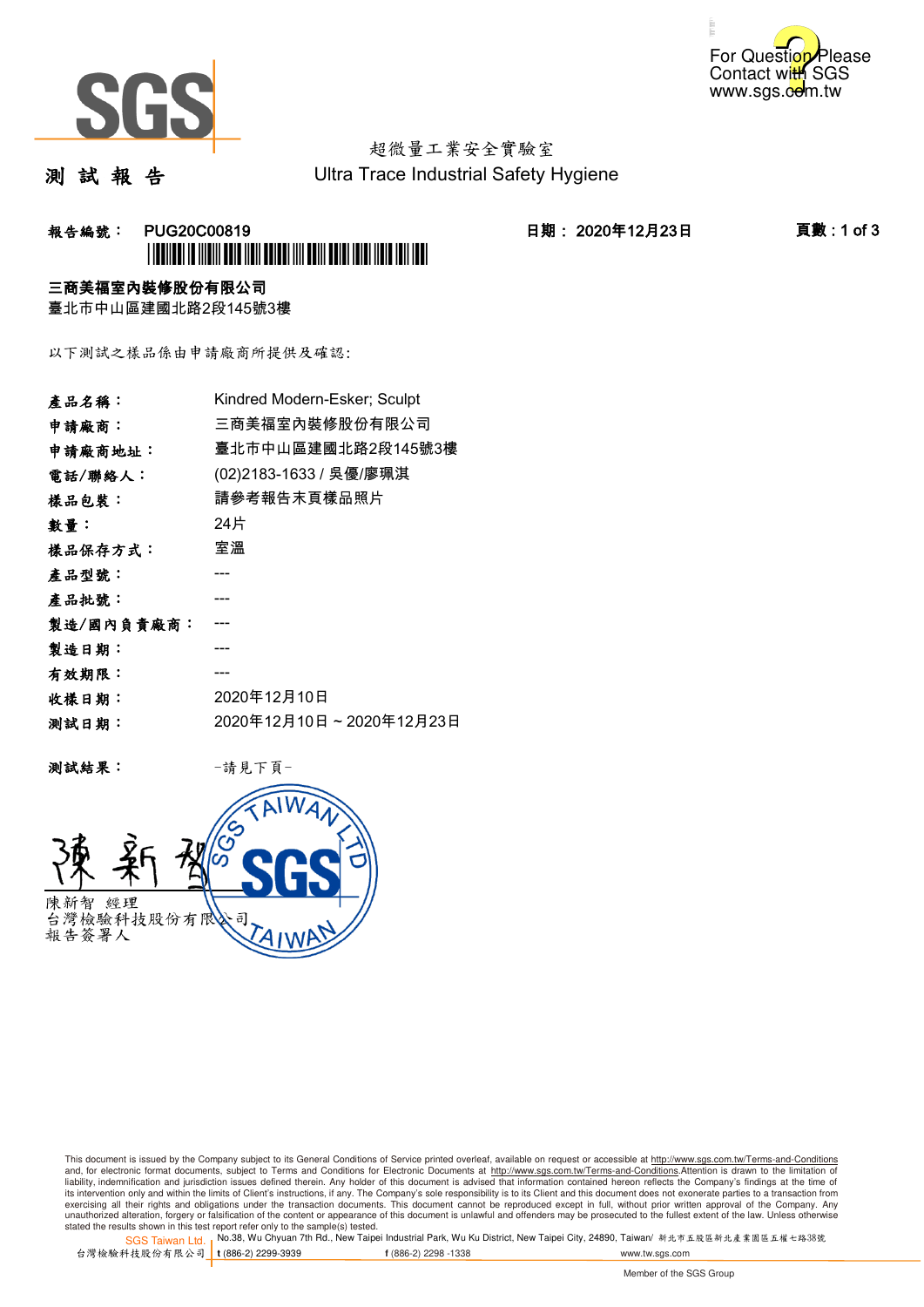

測 試 報 告

Ultra Trace Industrial Safety Hygiene

### **報告編號: PUG20C00819 日期: 2020年12月23日 頁數:2 of 3** \*PUBLICATION IN INTERFERIENCE AND A SERVICE AND TRUST AND TRUE TO A

#### 三商美福室內裝修股份有限公司

臺北市中山區建國北路2段145號3樓

測試結果:

| 測試項目       | CAS NO.       | 測試方法                                               | 測試<br>結果 | 定量/偵測<br>極限 | 單位   |
|------------|---------------|----------------------------------------------------|----------|-------------|------|
| 甲醛釋出量      |               | ---                                                | ---      | ---         | --   |
| ┃甲醛釋出量-平均值 | $50-00-0$     | 本測試參考國家標準106.10.02公布建議檢驗<br>方法-CNS9909裝修用集成材中甲醛釋出量 | 0.338    | 0.0290      | mg/L |
| 甲醛釋出量-最大值  | $50 - 00 - 0$ | 以分光光度計(UV/VIS)檢測。                                  | 0.338    | 0.0290      | mg/L |

備註:

1.測試報告僅就委託者之委託事項提供測試結果,不對產品合法性做判斷。

2. 本測試報告之所有檢驗內容,均依委託事項執行檢驗,如有不實,願意承擔完全責任。

3. 本報告不得分離,分離使用無效。

4.若該測試項目屬於定量分析則以「定量極限」表示;若該測試項目屬於定性分析則以「偵測極限」表示。

5.低於定量極限/偵測極限之測定值以「N.D.」或「 陰性」表示。微生物測試低於定量極限以「<定量極限值」表示。 6.甲醛釋出量:

|          | 醛釋出量平均值  | 甲醛釋出量最大值 |
|----------|----------|----------|
|          | $0.3$ 以下 | 0.4以下    |
| ່າ       | $0.5$ 以下 | $0.7$ 以下 |
| $\Omega$ | $1.5$ 以下 | 2.1以下    |

- END -

This document is issued by the Company subject to its General Conditions of Service printed overleaf, available on request or accessible at http://www.sgs.com.tw/Terms-and-Conditions and, for electronic format documents, subject to Terms and Conditions for Electronic Documents at http://www.sgs.com.tw/Terms-and-Conditions.Attention is drawn to the limitation of liability, indemnification and jurisdiction issues defined therein. Any holder of this document is advised that information contained hereon reflects the Company's findings at the time of<br>its intervention only and within t exercising all their rights and obligations under the transaction documents. This document cannot be reproduced except in full, without prior written approval of the Company. Any<br>unauthorized alteration, forgery or falsifi

stated the results shown in this test report refer only to the sample(s) tested.<br>Stated the results shown in this test report refer only to the sample(s) tested.

SGS Taiwan Ltd. 台灣檢驗科技股份有限公司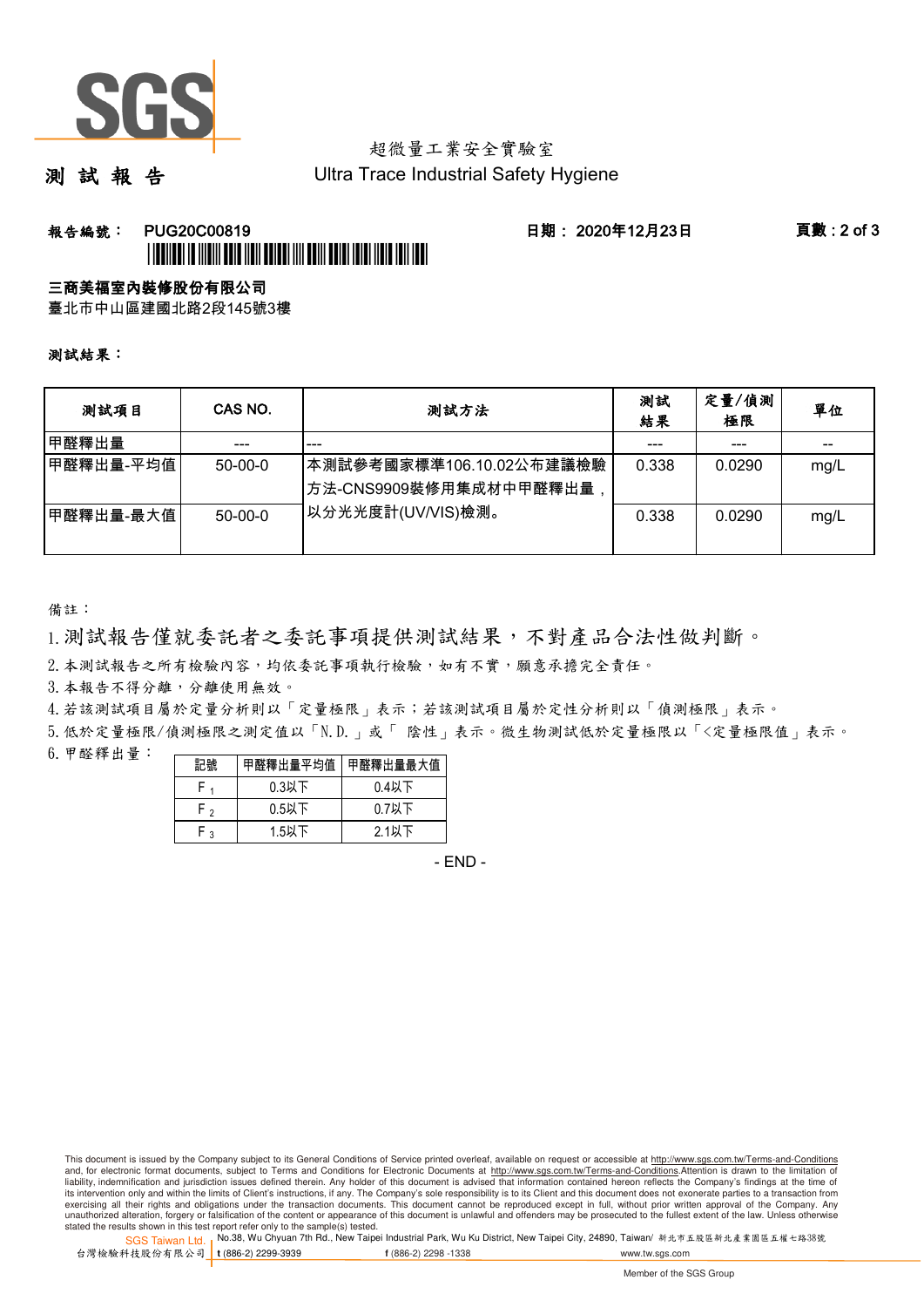

測 試 報 告

超微量工業安全實驗室 Ultra Trace Industrial Safety Hygiene

**報告編號: PUG20C00819 日期: 2020年12月23日 頁數:3 of 3** \*PUG20C00819\*

三商美福室內裝修股份有限公司

臺北市中山區建國北路2段145號3樓

樣品照片





This document is issued by the Company subject to its General Conditions of Service printed overleaf, available on request or accessible at http://www.sgs.com.tw/Terms-and-Conditions and, for electronic format documents, subject to Terms and Conditions for Electronic Documents at <u>http://www.sgs.com.tw/Terms-and-Conditions</u>.Attention is drawn to the limitation of<br>liability, indemnification and jurisdic exercising all their rights and obligations under the transaction documents. This document cannot be reproduced except in full, without prior written approval of the Company. Any<br>unauthorized alteration, forgery or falsifi

stated the results shown in this test report refer only to the sample(s) tested.<br>Stated the results shown in this test report refer only to the sample(s) tested.

SGS Taiwan Ltd. 台灣檢驗科技股份有限公司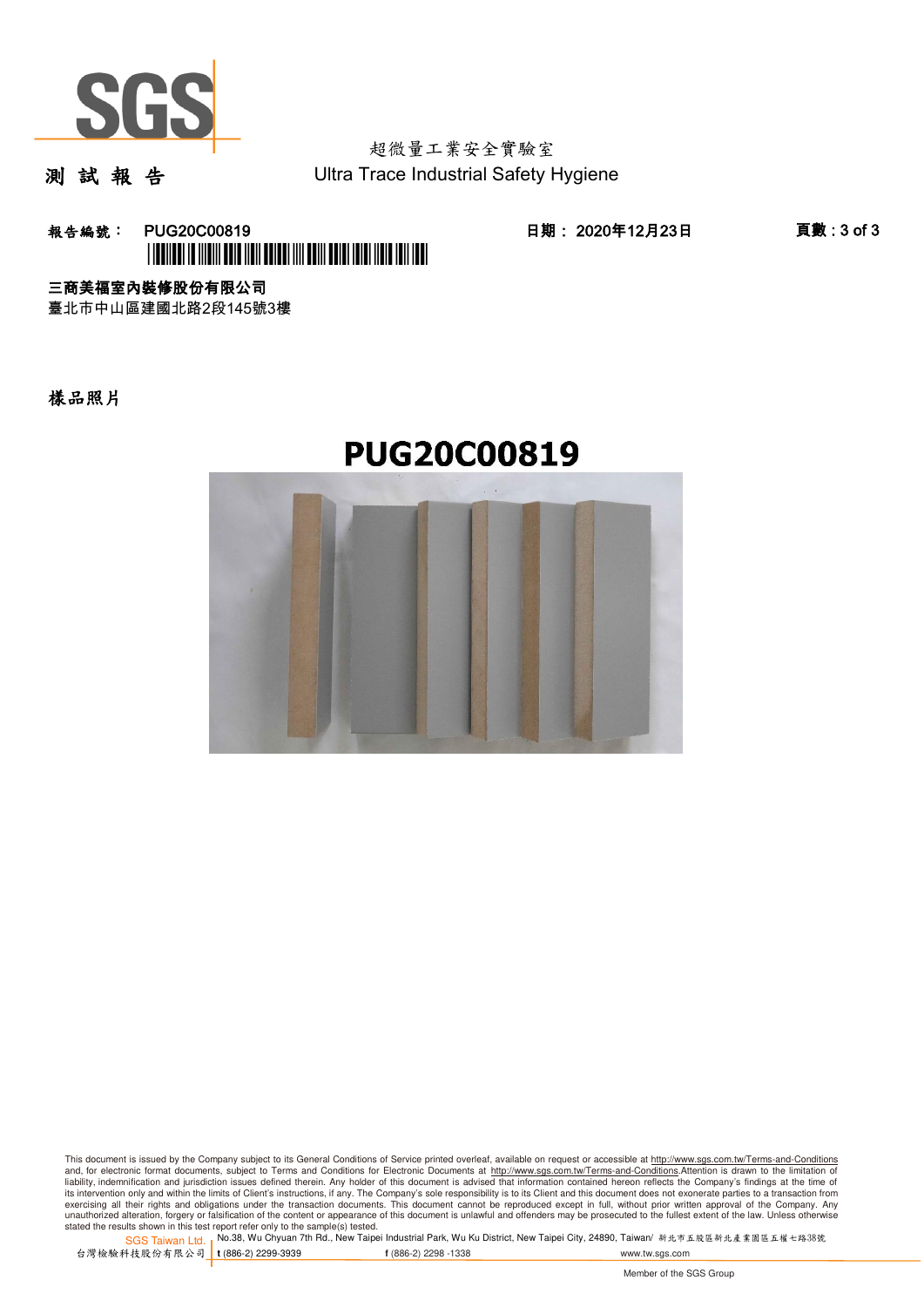



測 試 報 告

Ultra Trace Industrial Safety Hygiene

### **報告編號: PUG20C00821 日期: 2020年12月23日 頁數:1 of 3** \*PUG20C00821\*

#### 三商美福室內裝修股份有限公司

臺北市中山區建國北路2段145號3樓

以下測試之樣品係由申請廠商所提供及確認:

| 產品名稱:      | Kindred Linen- 櫃體       |
|------------|-------------------------|
| 申請廠商:      | 三商美福室內裝修股份有限公司          |
| 申請廠商地址:    | 臺北市中山區建國北路2段145號3樓      |
| 電話/聯絡人:    | (02)2183-1633 / 吳優/廖珮淇  |
| 樣品包裝:      | 請參考報告末頁樣品照片             |
| 數量:        | 24片                     |
| 樣品保存方式:    | 室溫                      |
| 產品型號:      |                         |
| 產品批號:      |                         |
| 製造/國內負責廠商: |                         |
| 製造日期:      |                         |
| 有效期限:      |                         |
| 收樣日期:      | 2020年12月10日             |
| 测試日期:      | 2020年12月10日~2020年12月23日 |

测試結果: 一請見下頁



This document is issued by the Company subject to its General Conditions of Service printed overleaf, available on request or accessible at http://www.sgs.com.tw/Terms-and-Conditions and, for electronic format documents, subject to Terms and Conditions for Electronic Documents at <u>http://www.sgs.com.tw/Terms-and-Conditions</u>.Attention is drawn to the limitation of<br>liability, indemnification and jurisdic exercising all their rights and obligations under the transaction documents. This document cannot be reproduced except in full, without prior written approval of the Company. Any<br>unauthorized alteration, forgery or falsifi

stated the results shown in this test report refer only to the sample(s) tested.<br>Stated the results shown in this test report refer only to the sample(s) tested.

SGS Taiwan Ltd. 台灣檢驗科技股份有限公司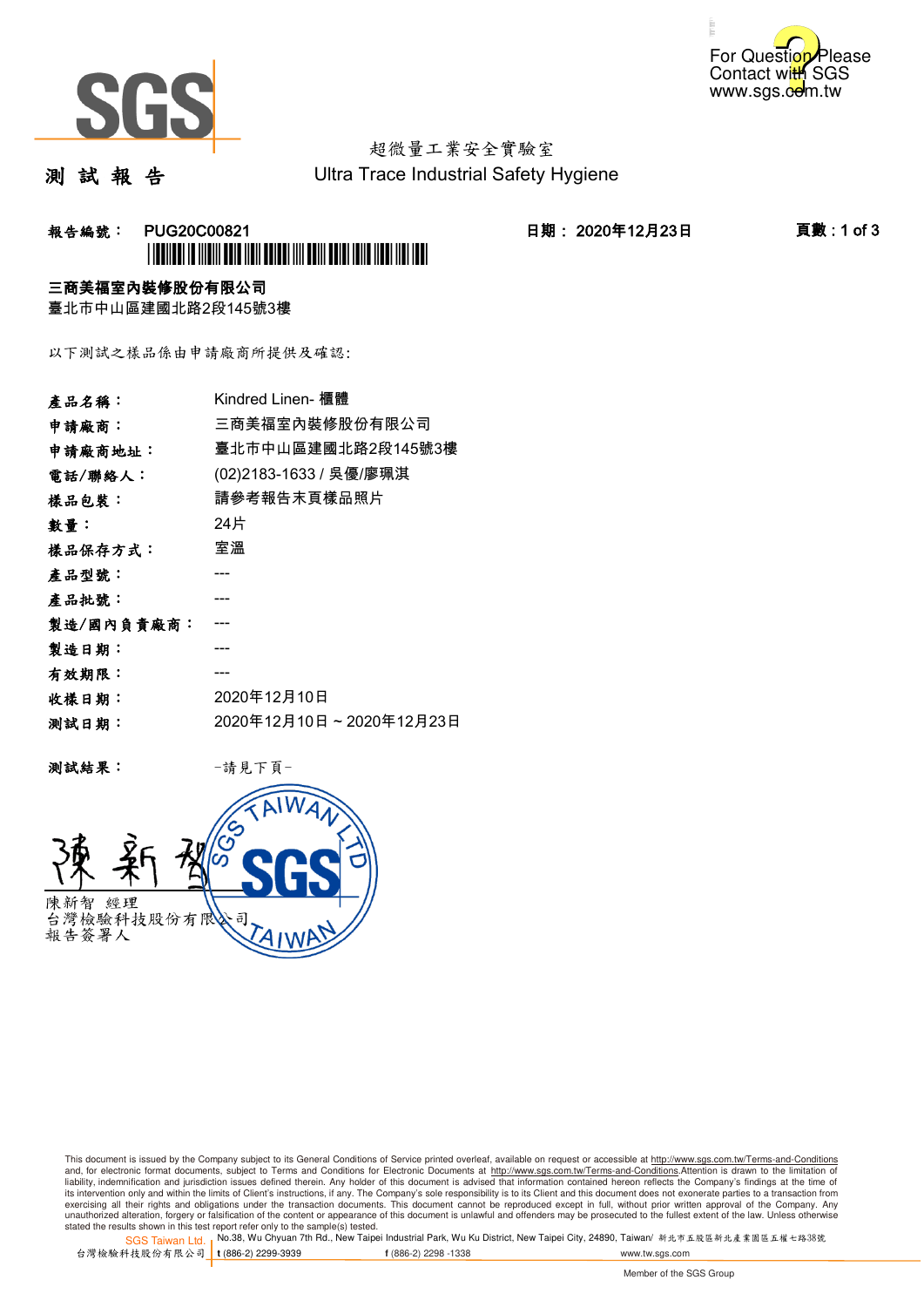

測 試 報 告

Ultra Trace Industrial Safety Hygiene

### **報告編號: PUG20C00821 日期: 2020年12月23日 頁數:2 of 3** \*PUG20C00821\*

#### 三商美福室內裝修股份有限公司

臺北市中山區建國北路2段145號3樓

測試結果:

| 测試項目       | CAS NO.   | 測試方法                                                                   | 測試<br>結果 | 定量/偵測<br>極限 | 單位   |
|------------|-----------|------------------------------------------------------------------------|----------|-------------|------|
| 甲醛釋出量      |           | ---                                                                    |          | ---         | --   |
| ┃甲醛釋出量-平均值 | $50-00-0$ | ┃本測試參考國家標準106.11.29公布建議檢驗<br>方法-CNS2215粒片板中甲醛釋出量,以分光<br>光度計(UV/VIS)檢測。 | 0.334    | 0.0290      | mg/L |
| 甲醛釋出量-最大值  | $50-00-0$ |                                                                        | 0.338    | 0.0290      | mg/L |

備註:

1.測試報告僅就委託者之委託事項提供測試結果,不對產品合法性做判斷。

2.本測試報告之所有檢驗內容,均依委託事項執行檢驗,如有不實,願意承擔完全責任。

3. 本報告不得分離,分離使用無效。

 $\mathbf{r}$ 

4.若該測試項目屬於定量分析則以「定量極限」表示;若該測試項目屬於定性分析則以「偵測極限」表示。

5.低於定量極限/偵測極限之測定值以「N.D.」或「 陰性」表示。微生物測試低於定量極限以「<定量極限值」表示。

6.甲醛釋出量:

|                | 甲醛釋出量平均值 | 甲醛釋出量最大值 |
|----------------|----------|----------|
|                | $0.3$ 以下 | $0.4$ 以下 |
| $\mathbf{r}$   | $0.5$ 以下 | $0.7$ 以下 |
| $\overline{a}$ | 1.5以下    | 2.1以下    |

- END -

This document is issued by the Company subject to its General Conditions of Service printed overleaf, available on request or accessible at http://www.sgs.com.tw/Terms-and-Conditions and, for electronic format documents, subject to Terms and Conditions for Electronic Documents at http://www.sgs.com.tw/Terms-and-Conditions.Attention is drawn to the limitation of liability, indemnification and jurisdiction issues defined therein. Any holder of this document is advised that information contained hereon reflects the Company's findings at the time of<br>its intervention only and within t exercising all their rights and obligations under the transaction documents. This document cannot be reproduced except in full, without prior written approval of the Company. Any<br>unauthorized alteration, forgery or falsifi

stated the results shown in this test report refer only to the sample(s) tested.<br>Stated the results shown in this test report refer only to the sample(s) tested.

SGS Taiwan Ltd. 台灣檢驗科技股份有限公司